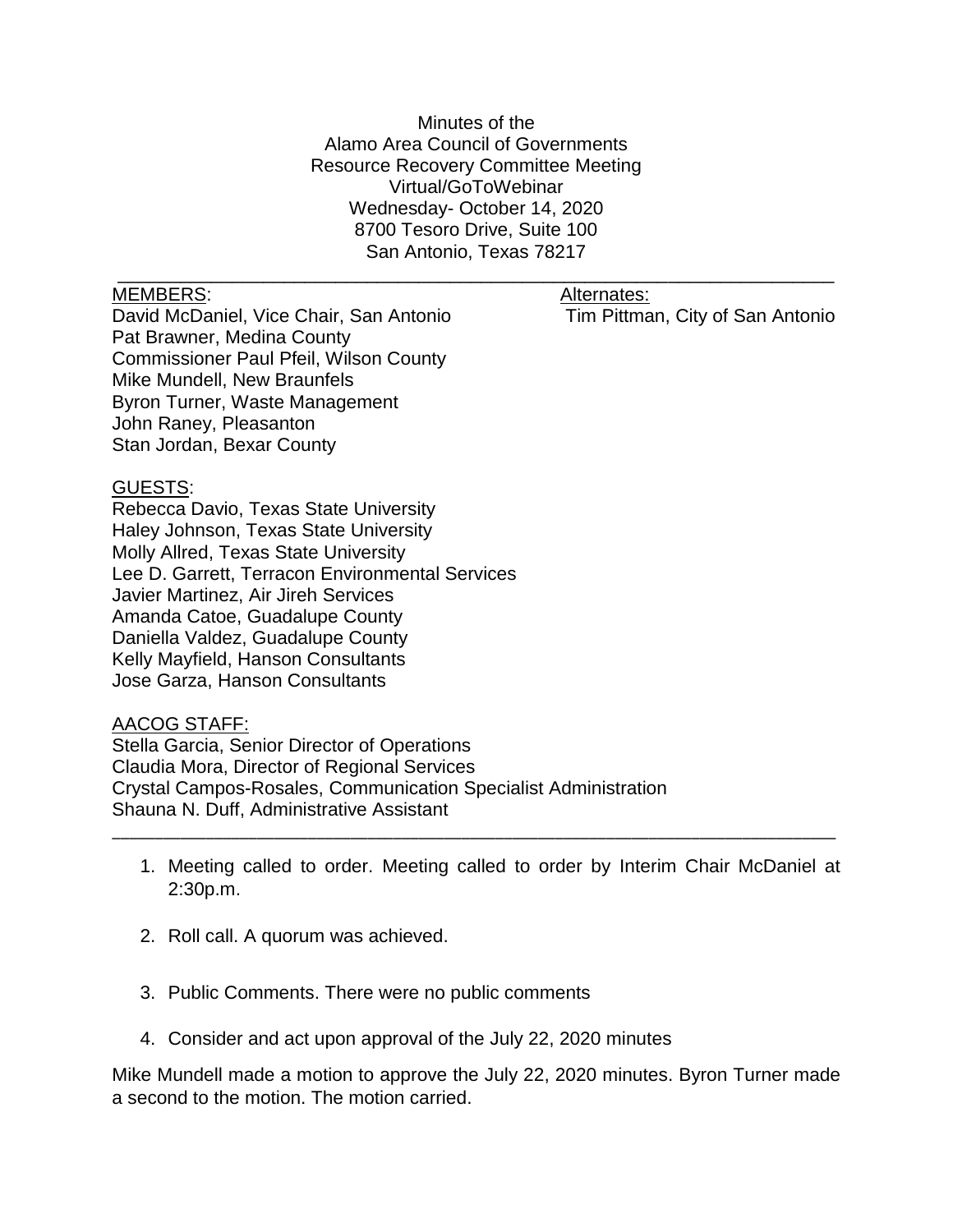5. Consider and act upon the Appointment of a Vice-Chair to the Resource Recovery **Committee** 

Byron Turner made a motion to nominate Mike Mundell from the City of New Braunfels to serve as the Vice-Chair to the Resource Recovery Committee. Commissioner Pfeil made a second to the motion. The motion carried.

6. Consider and act upon the Appointment of an Alternate from Bexar County to the Resource Recovery Committee

Stan Jordan made a motion to nominate Billie Ray Dorries to serves as his Alternate to the Resource Recovery Committee. Mike Mundell made a second to the motion. The motion carried.

7. Consider and upon the removal of the U1253 Landfill from AACOG's Resource Recovery Closed Landfill Inventory. Lee Garrett, Terracon Environmental Services

Mike Mundell made a motion that the RRC recommend to the AACOG Board of Directors on the removal of U1253 Landfill from AACOG's Resource Recovery Closed Landfill Inventory, contingent on support from the Bexar County Commissioner, the City Councilmember in that district and TCEQ. Stan Jordan made a second to the motion. The motion carried.

8. Consider and act upon the request of Permit Amendment for expansion of the McMullen County Landfill. Hanson Consultants

Commissioner Pfeil made a motion to approve the Permit Amendment for expansion of the McMullen County Landfill. Pat Brawner made a second to the motion. The motion carried.

9. Consider and act upon the request of intent to operate a compost facility for the City of San Antonio, David Newmann and Chelsie McNicol, City of San Antonio

## **There was no action taken on this item. TCEQ approved this item prior to this being placed on the Resource Recovery agenda**. **This item should not have been on the agenda.**

10. Discuss Regional Solid Waste Management Plan Update, Consultant from Texas State University, Dr. Rebecca Davio and Matthew Pantuso